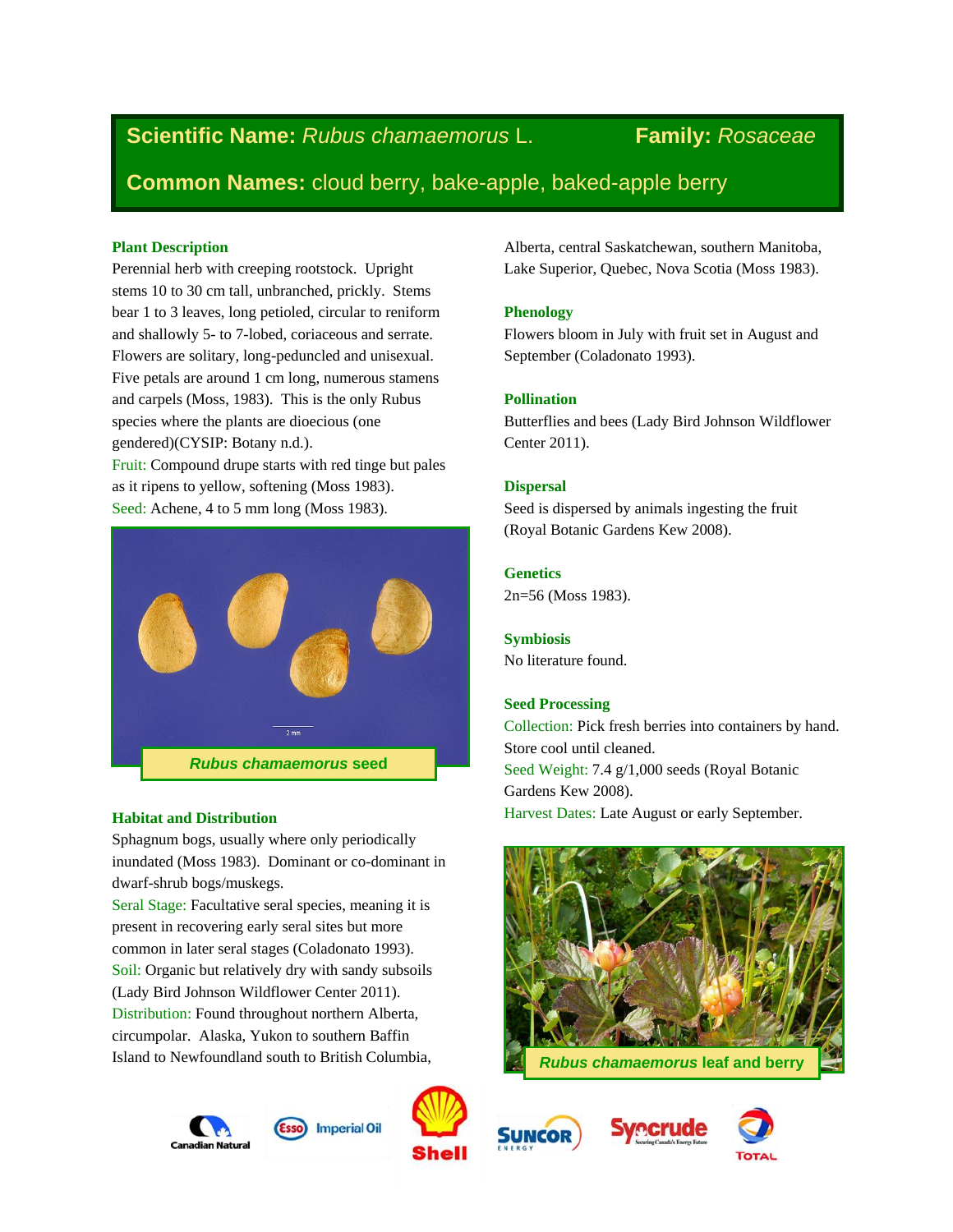Cleaning: Separate seed from pulp in blender and decant. Storage: Orthodox (store cold at low relative humidly).

Longevity: No literature found.

#### **Propagation**

Natural Regeneration: Creeping rootstalk and rhizome (Coladonato 1993). Germination: Cold stratified seeds germinate at 18°C (Baskin and Baskin 2002). Pre-treatment: Cold moist stratification for 270 days

breaks dormancy (Baskin and Baskin 2002). Direct Seeding: Sow in autumn (Plants for a Future n.d.).

Seed Rate: No literature found.

Vegetative Propagation: Cuttings can be taken from half-ripe stolons in July/August or plants can be divided in early spring (Plants for a Future n.d.). Micro-propagation: Plants can be produced from shoots *in vitro* in the presence of

6-benzylaminopurine (BAP), thidiazuron (TDZ) and gibberellic acid (GA3) and were more successful when an airlift bioreactor was used (Debnath 2007).

#### **Aboriginal/Food Uses**

Food: Berries are high in water-soluble Vitamin C (Gray 2011) and are edible, fresh or cooked (Borealforest.org n.d., Marles et al. 2000). Berries contain benzoic acid, a natural preservative, which allows them to be stored in a cache for later use (Gray 2011).

Medicinal: Berries are rich in antioxidants and anthocyanins. Leaves can be infused in boiling water to produce a tea for menstrual cramping and diarrhoea. Leaves can also be used as a compress or poultice to treat wounds (Gray 2011).

Used to treat female afflictions such as barrenness and hard labour (Leighton 1985). Roots were used for coughs, fever and consumption (Chandler et al. 1979).

Other: No literature found.

#### **Wildlife/Forage Usage**

Wildlife: Moose and caribou browse the leaves and twigs while the flowers and berries attract insects and birds (Coladonato 1993). Livestock: No literature found.

Grazing Response: No literature found.



*Rubus chamaemorus* **flower**

#### **Reclamation Potential**

In a review of Syncrude and Suncor plot data, Geographic Dynamics Corp. (2006) found that *R. chamaemorus* did not invade any of the plots. Adapted to survive fire by re-growing from rhizomes, there is a possibility this species will recover and be present in peat transplants (Coladonato 1993). Plant is fire retardant (Dave's Garden n.d.).

#### **Commercial Resources**

Availability: No literature found. Cultivars: No literature found.

Uses: In northern Scandinavia, cloudberries are sold for use in preserves, tarts and other confections.

They are also made into a liqueur (Borealforest.org n.d.).

Can be used in a facial steam or in a tonic for oil skin (Gray 2011).









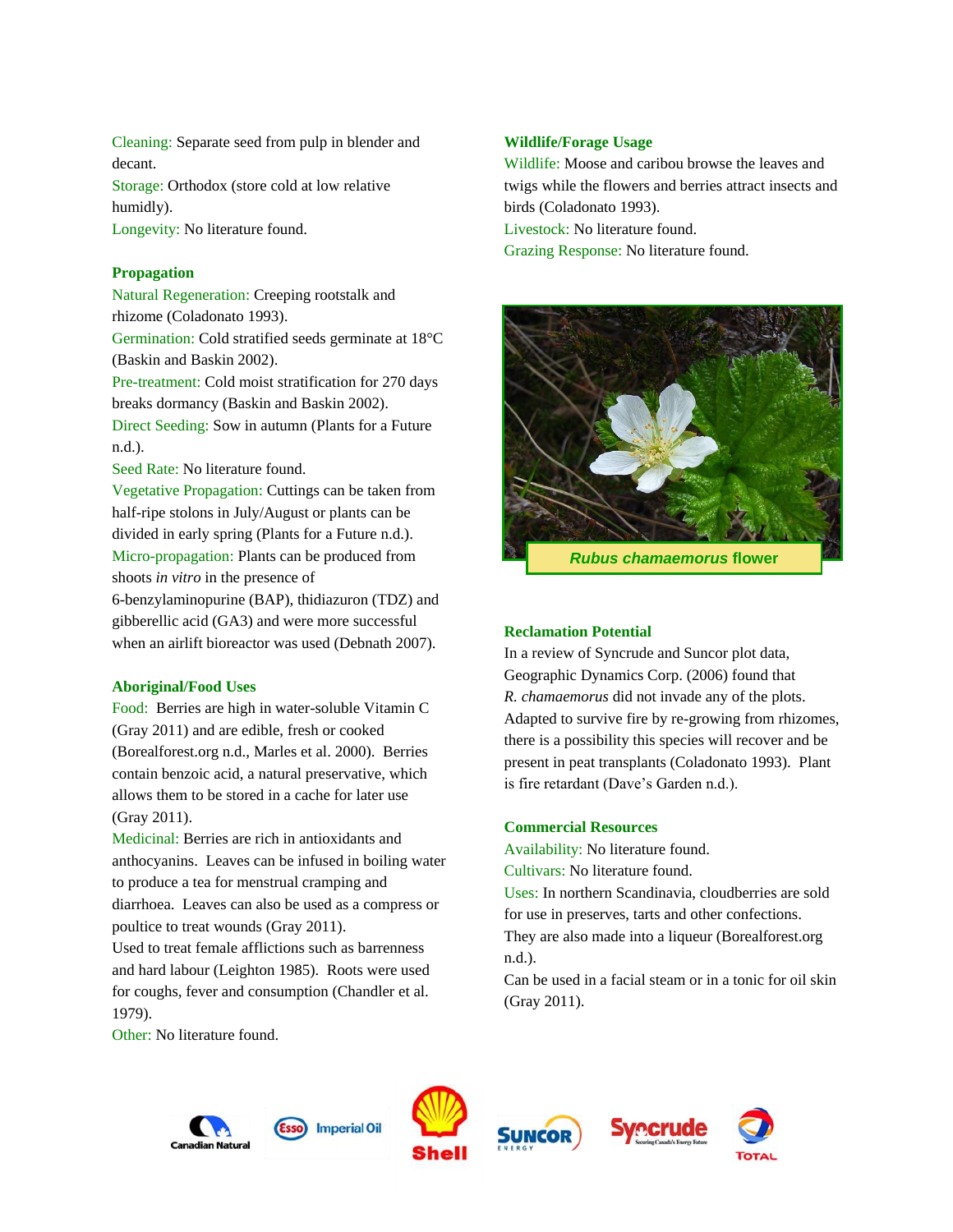#### **Notes**

*Rubus chamaemorus* is listed as 97% intact (less occurrences than expected) in the Alberta oil sands region (Alberta Biodiversity Monitoring Institute 2014).

#### **Photo Credits**

Photo 1: Steve Hurst USDA-NRCS Plants Database. Photo 2: Chris 73. Wikimedia Commons. Photo 3: Andrew Smith. Wikimedia Commons. Line Diagram: John Maywood, used by permission of Bruce Peel Special Collections, University of Alberta.

#### **References**

Alberta Biodiversity Monitoring Institute, 2014. The status of biodiversity in the oil sands region of Alberta. Alberta Biodiversity Monitoring Institute, Edmonton, Alberta. 47 pp. [http://www.abmi.ca/FileDownloadServlet?filename=](http://www.abmi.ca/FileDownloadServlet?filename=The%20Status%20of%20Biodiversity%20in%20the%20Oil%20Sands%20Region%20of%20Alberta_2014_Supplemental%20Report.docx&dir=REPORTS_UPLOAD) [The%20Status%20of%20Biodiversity%20in%20the](http://www.abmi.ca/FileDownloadServlet?filename=The%20Status%20of%20Biodiversity%20in%20the%20Oil%20Sands%20Region%20of%20Alberta_2014_Supplemental%20Report.docx&dir=REPORTS_UPLOAD) [%20Oil%20Sands%20Region%20of%20Alberta\\_201](http://www.abmi.ca/FileDownloadServlet?filename=The%20Status%20of%20Biodiversity%20in%20the%20Oil%20Sands%20Region%20of%20Alberta_2014_Supplemental%20Report.docx&dir=REPORTS_UPLOAD) [4\\_Supplemental%20Report.docx&dir=REPORTS\\_U](http://www.abmi.ca/FileDownloadServlet?filename=The%20Status%20of%20Biodiversity%20in%20the%20Oil%20Sands%20Region%20of%20Alberta_2014_Supplemental%20Report.docx&dir=REPORTS_UPLOAD) [PLOAD](http://www.abmi.ca/FileDownloadServlet?filename=The%20Status%20of%20Biodiversity%20in%20the%20Oil%20Sands%20Region%20of%20Alberta_2014_Supplemental%20Report.docx&dir=REPORTS_UPLOAD) [Last accessed June 16, 2014].

Baskin, C.C. and J.M. Baskin, 2002. Propagation protocol for production of container *Rubus chamaemorus* L. plants. University of Kentucky, Lexington, Kentucky. IN: Native Plant Network, University of Idaho, College of Natural Resources, Forest Research Nursery, Moscow, Idaho. [http://www.nativeplantnetwork.org/Network/ViewPr](http://www.nativeplantnetwork.org/Network/ViewProtocols.aspx?ProtocolID=1449) [otocols.aspx?ProtocolID=1449](http://www.nativeplantnetwork.org/Network/ViewProtocols.aspx?ProtocolID=1449) [Last accessed October 8, 2013].

Borealforest.org, n.d. *Rubus chamaemorus* Cloudberry "Bake Apple". IN: Common shrub species of the northwest forest. Faculty of Natural Resources Management, Lakehead University, Thunder Bay, Ontario.

<http://www.borealforest.org/shrubs/shrub39.htm> [Last accessed October 24, 2013].

Chandler, R.F., L. Freeman and S.N. Hooper, 1979. Herbal remedies of the maritime Indians. Journal of Ethnopharmacology 1: 49-68.

Coladonato, M., 1993. *Rubus chamaemorus*. IN: Fischer, W.C. (compiler). The fire effects information system. United States Department of Agriculture, Forest Service, Intermountain Research Station, Intermountain Fire Sciences Laboratory, Missoula, Montana.

[http://www.fs.fed.us/database/feis/plants/shrub/rubch](http://www.fs.fed.us/database/feis/plants/shrub/rubcha/introductory.html) [a/introductory.html](http://www.fs.fed.us/database/feis/plants/shrub/rubcha/introductory.html) [Last accessed October 24, 2013].

CYSIP: Botany, n.d. *Rubus chamaemorus*: Cloud Berry. IN: Central Yukon Species Inventory Project. [http://www.flora.dempstercountry.org/0.Site.Folder/S](http://www.flora.dempstercountry.org/0.Site.Folder/Species.Program/Species.php?species_id=Rubus.chamae) [pecies.Program/Species.php?species\\_id=Rubus.cham](http://www.flora.dempstercountry.org/0.Site.Folder/Species.Program/Species.php?species_id=Rubus.chamae) [ae](http://www.flora.dempstercountry.org/0.Site.Folder/Species.Program/Species.php?species_id=Rubus.chamae) [Last accessed October 24, 2013].

Dave's Garden, n.d. Cloudberry, Baked Apple Berry, Bake Apple *Rubus chamaemorus*. IN: Plant Files. <http://davesgarden.com/guides/pf/go/62477/> [Last accessed October 25, 2013].

Debnath, S.C., 2007. A two-step procedure for *in vitro* multiplication of cloudberry *(Rubus chamaemorus* L.*)* shoots using bioreactor. Plant Cell, Tissue and Organ Culture 88(2): 185-191.

Geographic Dynamics Corp., 2006. Investigation of natural ingress of species into reclaimed areas: A data review. Cumulative Environmental Management Association, Fort McMurray, Alberta. CEMA Contract Number 2005-0008 RWG. 12 pp. plus appendices.

Gray, B., 2011. Cloudberry *Rubus chamaemorus*. IN: The Boreal Herbal: Wild Food and Medicine Plants of the North. Aroma Borealis Press, Whitehorse, Yukon. pp. 191-194.